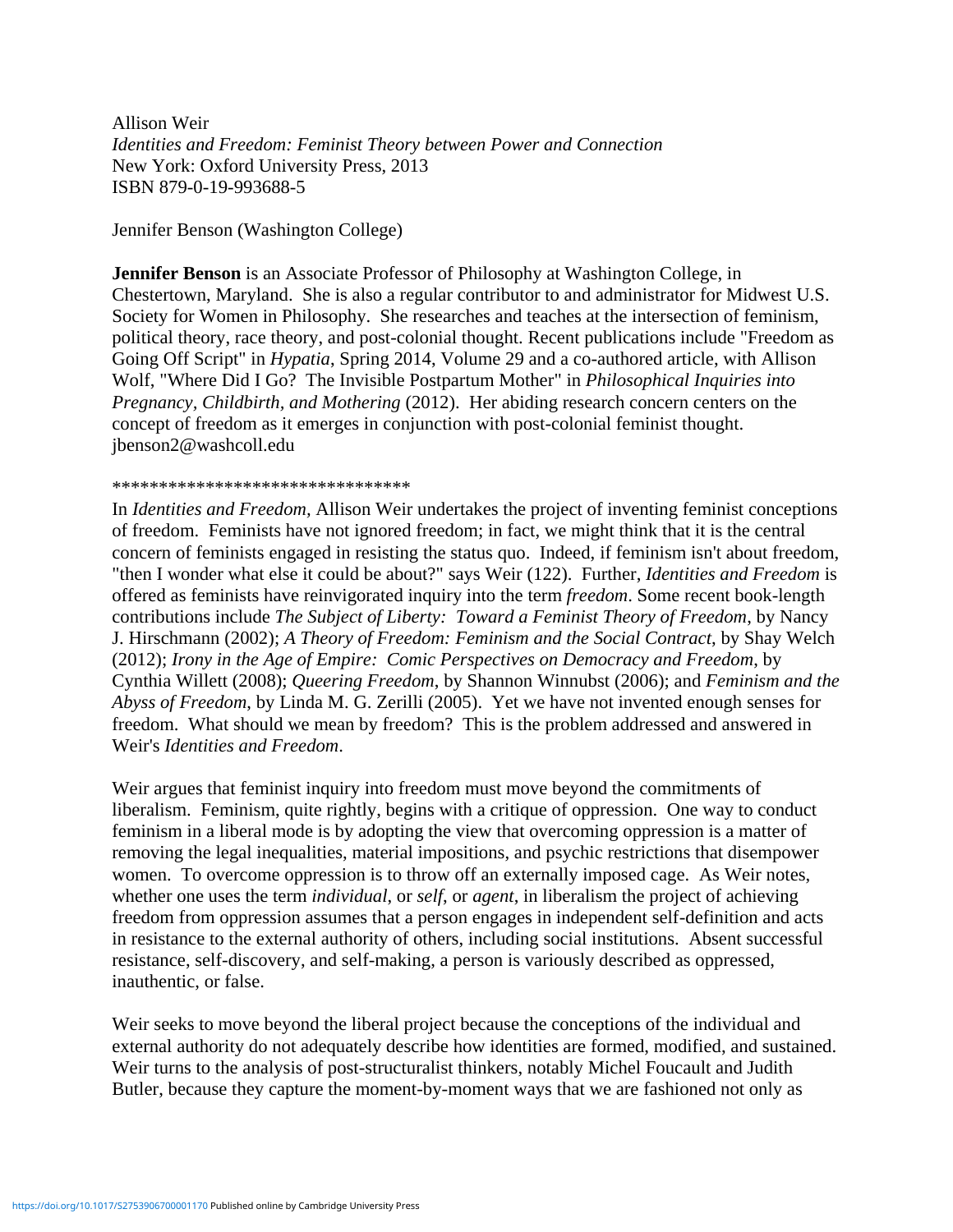docile beings who fit within existing social institutions, but also how we are made into capable beings who can form goals for action, pursue those goals, and enjoy our agency. On a poststructuralist analysis it is inappropriate to congratulate the authenticity achieved through a supposedly independent labor of self-making. To pursue liberation, humans must live in social worlds that discipline them to seek this personal achievement, to make dexterous use of the social resources that sustain the work of self-making, and to desire this authenticity. For poststructuralism, then, the supposedly external institutions and values of the surrounding social milieu are *not external*; they live within us, making us both pliant and capable.

If feminism begins with a critique of oppression, while also acknowledging the comprehensive disciplinary regimes that sculpt our identities and desires, and yet also retaining some notion of freedom, then we cannot posit freedom as independent self-definition. How should we understand freedom?

Weir breaks new ground, arguing for *freedom as belonging*: a form of freedom that acknowledges the discipline and category ascription that shape our identities as well as our elective and transformative practices, even those of subordination. In doing so, she exposes the utility and the limits of three feminist resources: contemporary liberalism, identity politics, and post-structuralism. The conceptual analysis of identity and freedom, as well as the practical investigation of transformational living, are necessary and invigorating for feminists seeking resources for overcoming oppression.

In chapter 1, Weir examines conceptions of identity offered by Charles Taylor and Foucault, synthesizing the two while avoiding liberal individualism. The analysis relies on both early and later Foucault and further advances ideas implied in *Care of the Self*. Weir prompts the reader to think carefully about philosophical problems that are difficult to balance, namely questions of identity, the meaning of life, the tension between individual and community, and the interacting systems of power and authority through which we come to self-knowledge. Further, Weir makes an otherwise highly abstract chapter concrete by using two characters in Zadie Smith's *White Teeth* as contrasting case studies in identity. The result is that the insights of Taylor and Foucault, in spite of being at odds, are woven together. Weir does not allow the analysis of disciplinary power to dominate understanding, and she declines Taylor's conservative, communitarian question "to what and to whom am I importantly connected?" (28–29). Instead, she asks us to balance first-person identity questions with a third-person perspective on ascribed categories, and an affective awareness of our chosen recognition relationships. We ask "who am I? and "what matters to me?" while acknowledging both the categories that feature strongly in our lived realities and the coalitional, resistant relationships we cultivate (31). Identity, theorized by Weir, is a matter of affective social connections maintained through choice and practice. Identity is not an ascribed artifact of discipline, not an affirmed essence located through soulsearching, not an unchanging essence defined by necessary and sufficient conditions. For Weir, identity is both a category and a self-understanding, forged in a complex network of dialogue and recognition.

In chapter 2, Weir focuses on affective communities of choice, aiming to discern the values through which we should perceive and seek to produce the kinds of social connections that can be a home for the self-in-transformation. The chapter tracks feminist discussions of home and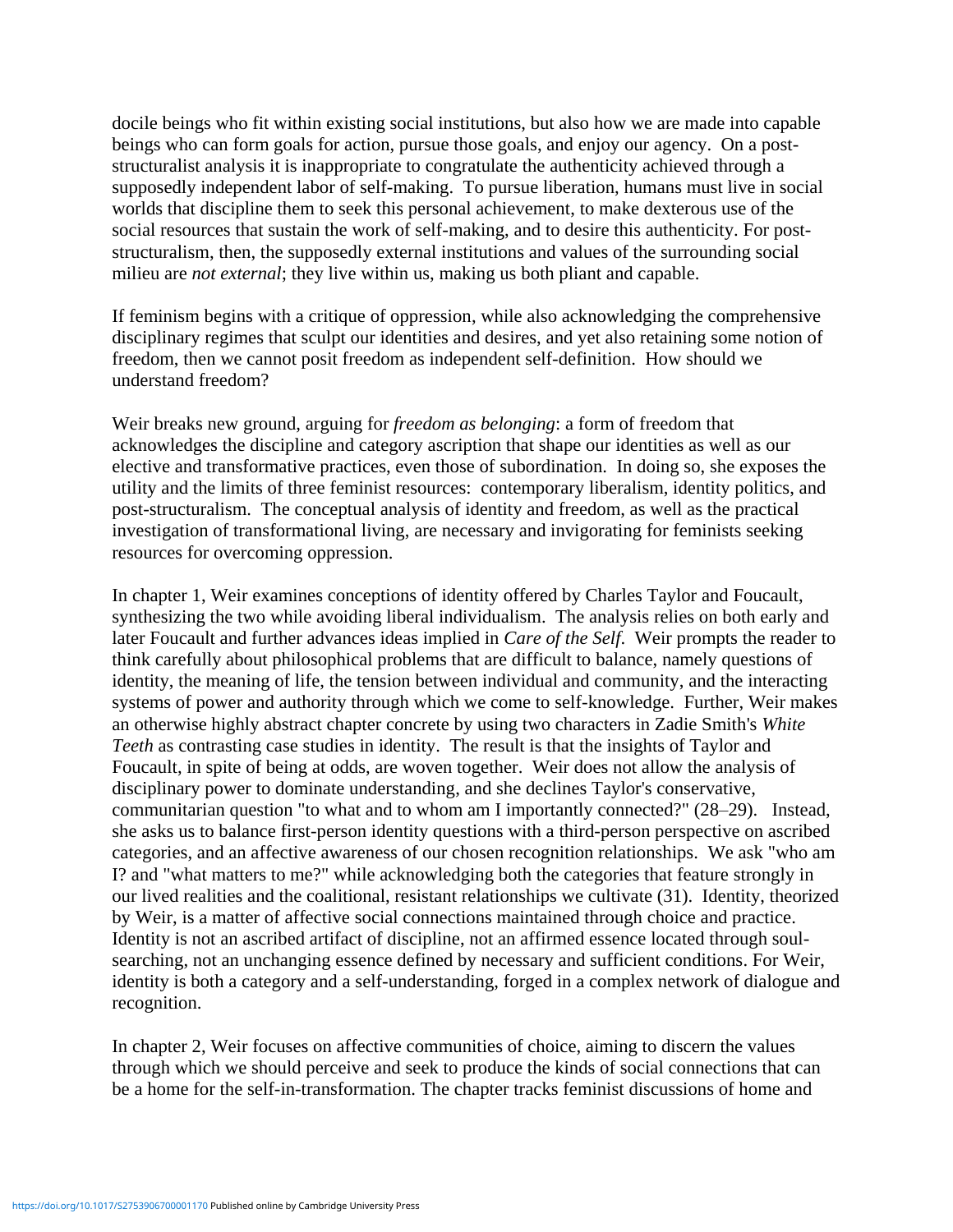community, especially the risks of an uncritical valorization of the private sphere (47-48), the reliance on ideals of private property and noninterference (55-56), as well as the need for homes and intimate relationships as domains in which self-understanding can be affirmed and challenged by those who help sustain us (57-58). The material is satisfyingly diverse, weaving together Patricia Hill Collins, Frederick Douglass, Bonnie Honig, bell hooks, Cynthia Willett, and Iris Marion Young. Weir makes the abstract material more compelling by using Minnie Bruce Pratt's "Identity: Skin, Blood, Heart" as well as Douglass's writings on creating a home after escape from slavery. Freedom, as Weir argues, is not to be found in independence or in living at the lonely, leading edge of aesthetic invention. Instead, freedom requires relationships of love and connection (58, 60). Weir has offered convincing support for retaining the concept of home, and has provided resources to continue questioning the values and ways of interacting that could best help us to create and sustain contemporary feminist communities.

In chapter 3, "Feminism and Transformative Identity Politics," Weir uses the conception of identity developed in chapter 1 to generate a modified form of identity politics that can serve as a resource for global feminism. This is an important addition to the contemporary discussion of feminism and freedom. To modify identity politics, Weir brings together two feminist debates: first, the criticism of essentialism in identity politics, and second, the need for feminist practice that fosters and sustains identification with and solidarity among feminists as we work to overcome the diverse and interwoven challenges presented by oppression. Weir holds these threads together in clarifying how we ought to understand identity and comprehend what it means for a person to be free. She shows that conceptualizing identity as a rigid metaphysical category is unhelpful; however, identity can refer to "*identification with* ideals, each other, and defining communities" (3). This move is intended to replace metaphysics with politics (69). Drawing on the resources developed in the first chapter, Weir demonstrates that identity as *identification with* means we are better equipped to examine and pursue engagement with feminist challenges understood globally (74–76).

Chapter 4, "Transforming Women," extends the groundwork of chapters 2 and 3 by offering a critique of our investment in a static conception of women. Though continental and North American Anglo feminists have generated a robust criticism of structural and intuitional forms of oppression with the goal of overcoming oppression, we are mired in a metaphysical trap: *woman* as a category is understood as essentially oppressed (88). Both critical of and indebted to Butler and Zerilli, Weir argues that we must understand women as open to resignification and reinvention through recognition relationships (90-92) that include important affective relations with one another (97–98), including our homes, from chapter 2. Transformation is possible because we have recognition relationships that cannot be adequately described in terms of metaphysical binaries, recognition relationships that cannot be exhaustively described as an unmodified circulation of power (8-9, 91, 93). *Woman* as a category and women's identities are multiply determined, multiply constituted, and multiply affirmed in their many *with*-worlds (94). Weir argues that paying attention to the ways we engage in identification *with* one another-- contested identifications and coalitional identifications---generates a more accurate understanding of identities, especially the transgressive and transformative work that can arise through these relationships. Further, when Weir argues for a politics that focuses on transforming women, she clears a path for feminists to move beyond the trap of *ressentiment* (111) while retaining the lessons learned in the self-critical history of second-wave thought.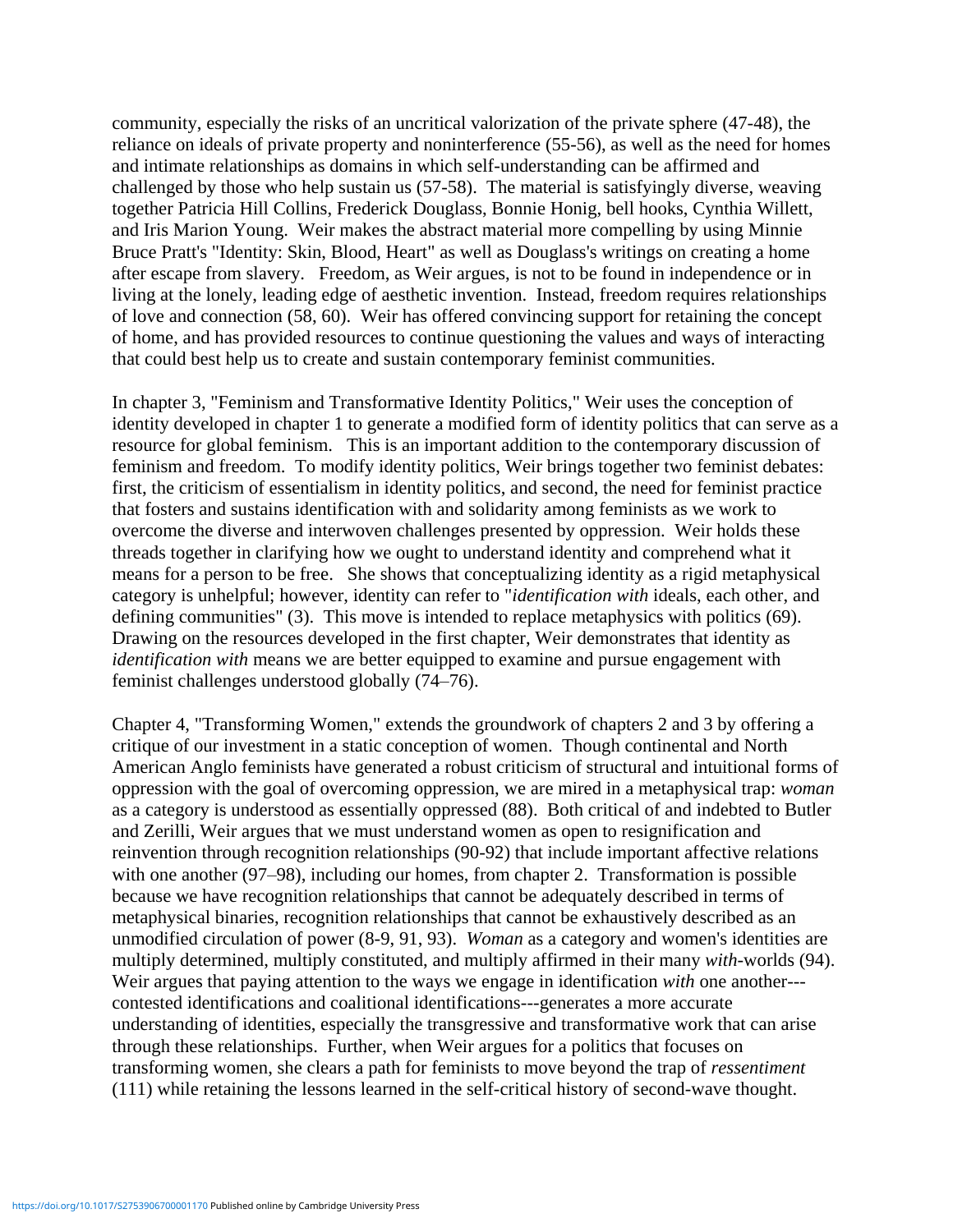Such lessons are assets from radical feminism and critical race theory, assets to be retained as we constitute and reconstitute our identities, enable and define new possibilities. Thus freedom in its various forms is enacted and practiced through identities forged *with* one another and requires not independence but an ongoing act of opening toward one another (113, 115). The chapter is a success: It advances a conception of freedom that moves beyond liberalism; synthesizes crucial resources from Butler, Zerilli, and the Milan Women's Bookstore Collective; and ultimately advances the tradition of radical feminism as transformative identity politics.

In chapter 5, "Feminism and the Islamic Revival: Freedom as a Practice of Belonging," Weir's metaphysical and political arguments of the prior chapters are synthesized with the concrete details of living a transformative freedom. Weir draws on Saba Mahmood's investigation of the women's piety movement of Cairo, Egypt. Can there be freedom in subordination? (119) is the question that frames the chapter. Weir's answer is yes: such a relationship is one in which identities are forged *with* God---not through independence---through an ongoing act of opening toward God (129). Weir's final chapter is rewarding in several ways. First, the formerly abstract concepts and values are expressed with a rich example. Second, the investigation of belonging as a form of freedom initiates a line of investigation by which transformative identity politics will be a resource for exploring and practicing yet more forms of freedom. Third, Weir's chapter addresses the hard question of whether we are prepared to move past the assumption that freedom and subordination are mutually exclusive.

Without a doubt, Weir's *Identities and Freedom* is a success; however, I offer criticism and suggestions regarding the second and third chapters. The material synthesized in chapter 2 is satisfyingly diverse but could be augmented. Weir argues that freedom requires relationships of love and connection. Such themes are also featured in Sarah Lucia Hoagland's *Lesbian Ethics* (1989), where she examines the values that obstruct women's openness to one another, the risks of subordination, and alternative values that foster openness that nurture identity transformation. Hoagland's work would also offer a challenge to Weir's explication of freedom as subordination, thereby allowing an additional test for Weir's thesis.

Chapter 3, although important and successful, is open to several points of criticism. First, in this chapter Weir seeks to replace metaphysics with politics. Metaphysics is difficult, perhaps impossible to escape, and there are many reasons that feminists have sought to avoid metaphysical, especially essentialist claims. However, I am unconvinced that Weir's replacement of *metaphysics* with *politics* is possible. Metaphysics is a matter of what exists, and this need not be an existence predicated on an essence. What exists can be made through practice. Thus, I would describe Weir's openly Hegelian project (69) as shifting from a metaphysics of stasis to a metaphysics of process, wherein a person is understood as an identity forged and reforged in ongoing interactions and practices (70-71). On related grounds, chapter 3 will not satisfy those who expect yet more investigation into problems of essentialism and how categories can operate in human cognition without positing essentialism. For example, the chapter does not point to some of the more recent work on the category *woman*, notably that of Marilyn Frye (2011). This lack of inclusion can be more than forgiven, however, if we read Weir as creating a route to feminist practice that assumes a metaphysics that has successfully engaged identities as ongoing projects and assumes the category *woman* can be conceived without the essentialism. Weir may be read, fairly and to best effect, as applying and extending